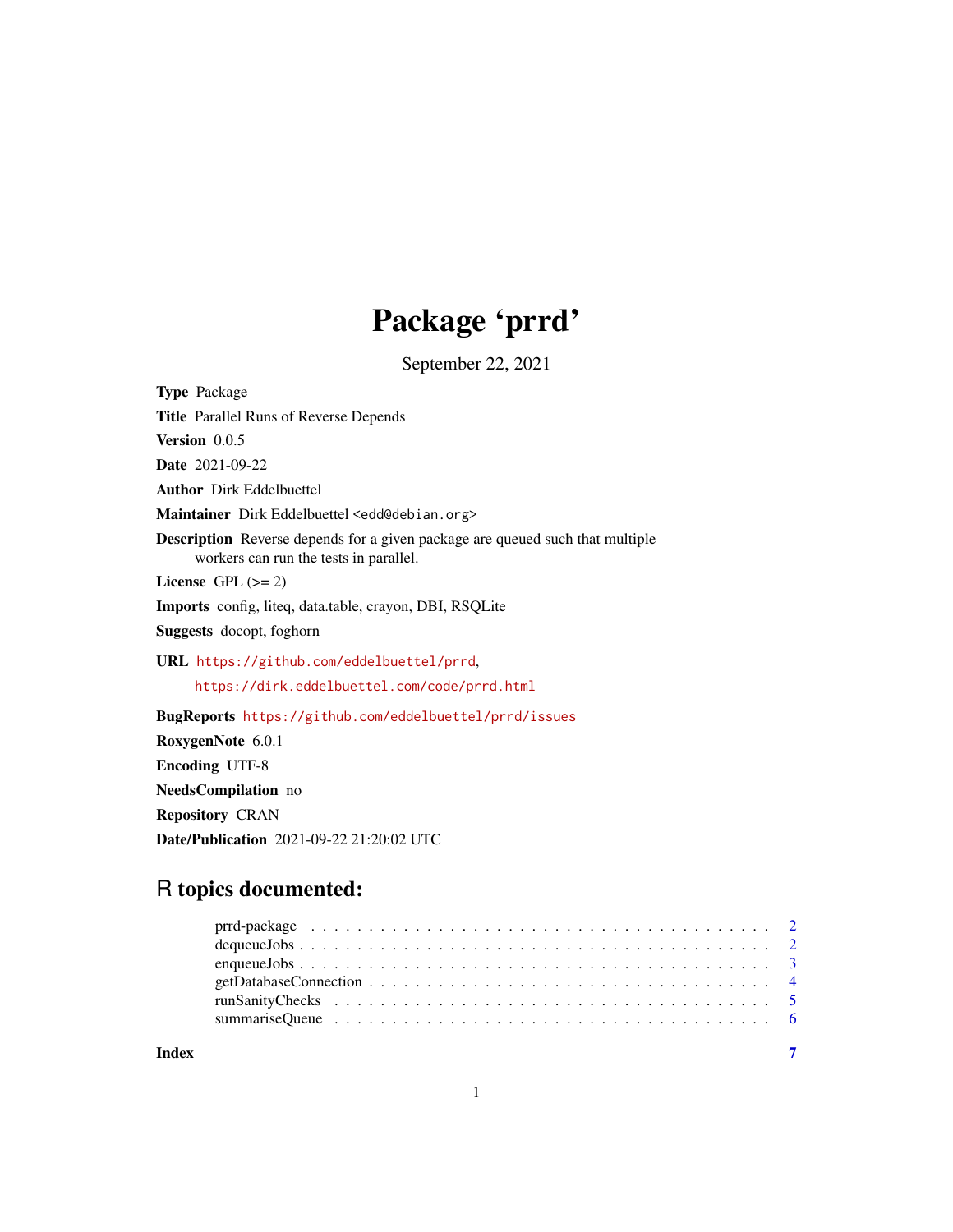<span id="page-1-0"></span>

#### Description

Reverse depends for a given package are queued such that multiple workers can run the tests in parallel.

#### Package Content

Index of help topics:

| dequeueJobs           | Dequeue and run reverse-dependency checks,   |
|-----------------------|----------------------------------------------|
|                       | possibly in parallel                         |
| enqueueJobs           | Enqueues reverse-dependent packages          |
| getDatabaseConnection | Database Helper Functions                    |
| prrd-package          | Parallel Runs of Reverse Depends             |
| runSanityChecks       | Various Helper Functions                     |
| summariseQueue        | Summarisse results from a reverse-dependency |
|                       | check                                        |

#### Maintainer

Dirk Eddelbuettel <edd@debian.org>

#### Author(s)

Dirk Eddelbuettel

dequeueJobs *Dequeue and run reverse-dependency checks, possibly in parallel*

#### Description

Dequeue package for (potentially parallel) reverse-dependency check

#### Usage

dequeueJobs(package, directory, exclude = NULL, date = format(Sys.Date()))

dequeueDepends(package, directory)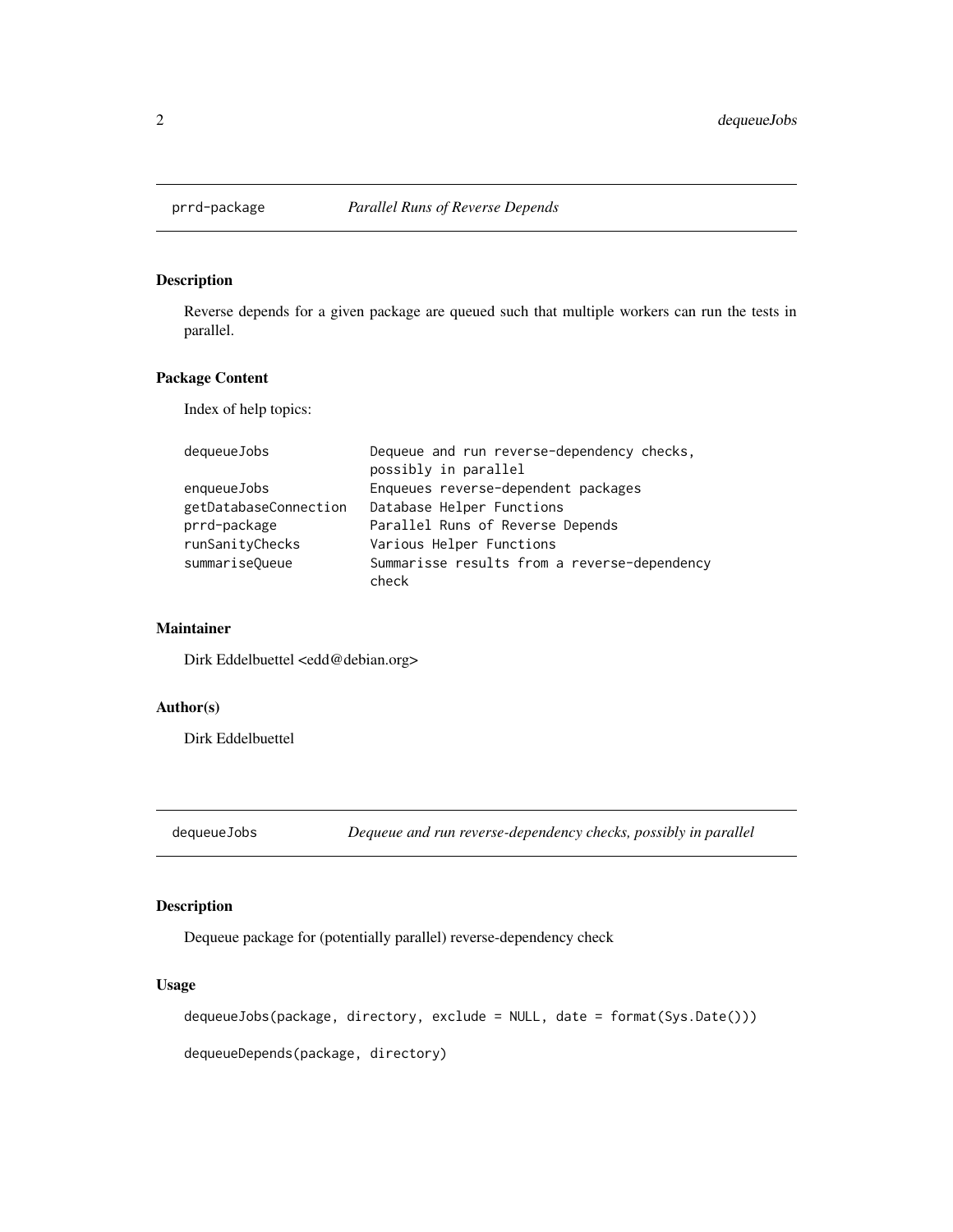#### <span id="page-2-0"></span>enqueueJobs 3

#### **Arguments**

| package   | A character variable denoting a package                                                               |
|-----------|-------------------------------------------------------------------------------------------------------|
| directory | A character variable denoting a directory for the queuefile                                           |
| exclude   | An optional character variable denoting an exclusion set csy file.                                    |
| date      | Optional character variable describing a date (as part of the queue file, default is<br>current date. |

#### Details

This function consumes previously enqueued jobs for reverse dependency checks. It is set up in such a way that multiple distinct and independent process can run checks in parallel without effecting each other. If the underlying queue file is on a network drive, this should may also work across multiple machines.

#### Value

A queue is create as a side effect, its elements are returned invisibly

#### Author(s)

Dirk Eddelbuettel

enqueueJobs *Enqueues reverse-dependent packages*

#### Description

Enqueue package for subsequent reverse-dependency check

#### Usage

```
enqueueJobs(package, directory, dbfile = "", addfailed = FALSE)
```
enqueueDepends(package, directory)

#### Arguments

| package   | A character variable denoting a package               |
|-----------|-------------------------------------------------------|
| directory | A character variable denoting a directory             |
| dbfile    | Optional character with path to previous runs db file |
| addfailed | Optional logical swith to add previous failures       |

#### Details

This function relies on the [available.packages](#page-0-0) function from R along with the liteq package. The getQueueFile function is used to determine the queue file directory and name.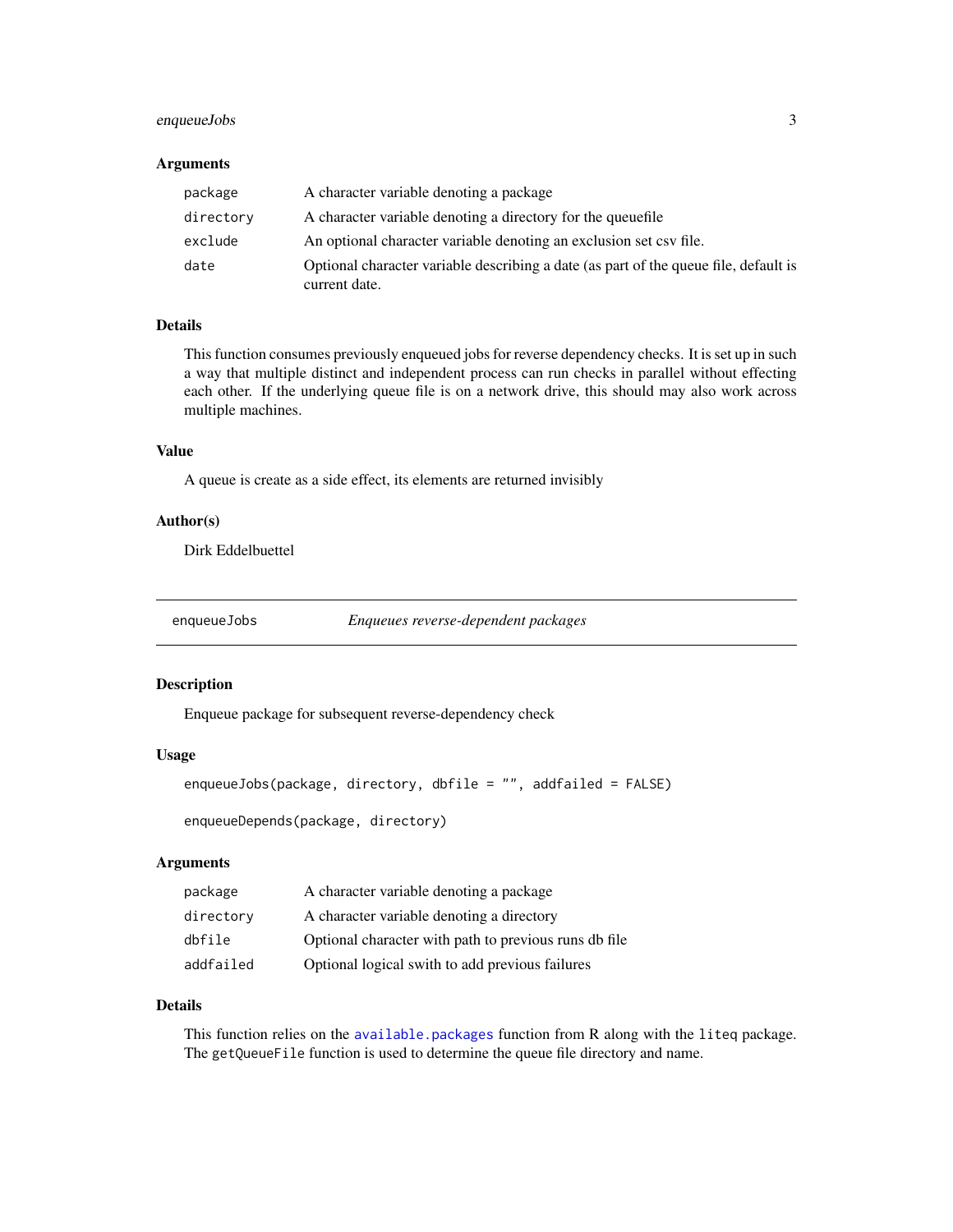<span id="page-3-0"></span>A queue is create as a side effect, its elements are returned invisibly

#### Author(s)

Dirk Eddelbuettel

#### Examples

```
## Not run:
td \leftarrow tempdir()options(repos=c(CRAN="https://cloud.r-project.org"))
jobsdf <- enqueueJobs(package="digest", directory=td)
```
## End(Not run)

getDatabaseConnection *Database Helper Functions*

#### Description

Several Database Connection Helper Functions

#### Usage

```
getDatabaseConnection(file)
```
createTable(con)

```
insertRow(con, df)
```
createRunDataTable(con)

#### Arguments

| file | A character variable pointing to a sqlite 3 file |
|------|--------------------------------------------------|
| con  | A database connection object                     |
| df   | A one-row data.frame with results to be appended |

#### Details

These functions return a connection, create a table and insert a row of data, respectively.

#### Value

A connection object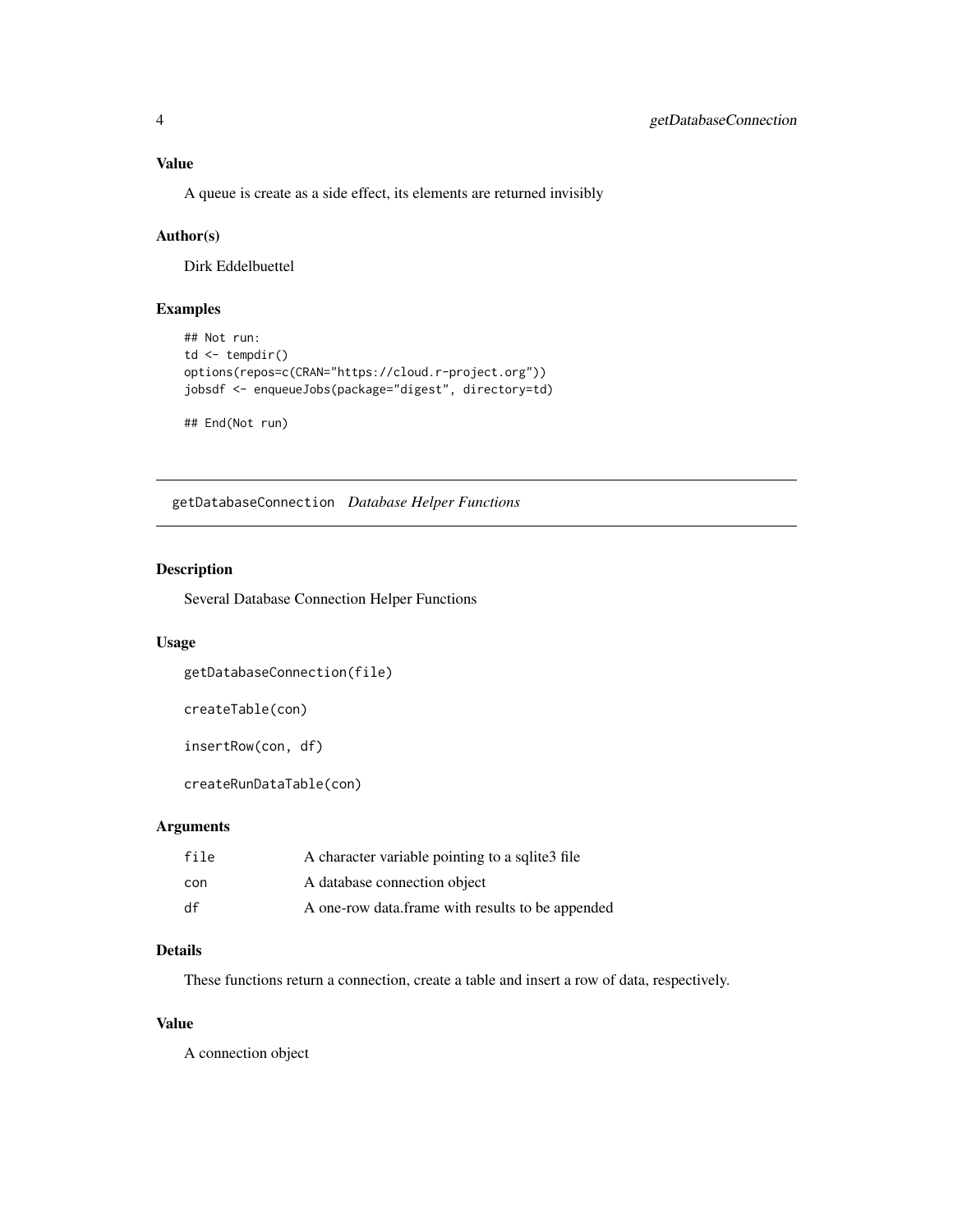#### <span id="page-4-0"></span>runSanityChecks 5

#### Author(s)

Dirk Eddelbuettel

runSanityChecks *Various Helper Functions*

#### Description

These functions create a data directory name given a package name and additional optional arguments which can be used to store test meta-data and results, return a queue file name, return the configuration object (retrieved from several standard locations) and load the exclusion set.

#### Usage

```
runSanityChecks()
```

```
runEnqueueSanityChecks()
```

```
getDataDirectory(package, date = format(Sys.Date()), path = ".",
```

```
sep = "''
```

```
getQueueFile(package, date = format(Sys.Date()), path = ".", sep = "_")
```
getConfig(debug = FALSE)

getExclusionSet(exclusionfile)

#### Arguments

| package       | Character variable providing the package name.                          |
|---------------|-------------------------------------------------------------------------|
| date          | Optional character variable describing a date, default is current date. |
| path          | Optional path, default is current directory.                            |
| sep           | Optional character with component separator, default is "".             |
| debug         | Optional boolean                                                        |
| exclusionfile | Character variable with path and file for an optional exclusion set.    |

#### Details

Additional helper functions get particular directories, config settings or check some assumptions about files in PATH and alike,

#### Value

For getDataDirectory, a directory name. For getQueueFile, a queue database file name (used only internally). For getConfig, a named vector with config entries. For getExclusionSet a character vector of package names. Nothing is returned by runSanityChecks which is invoked for its side effect of validation (currently only if run-xvfb-safe is in the PATH).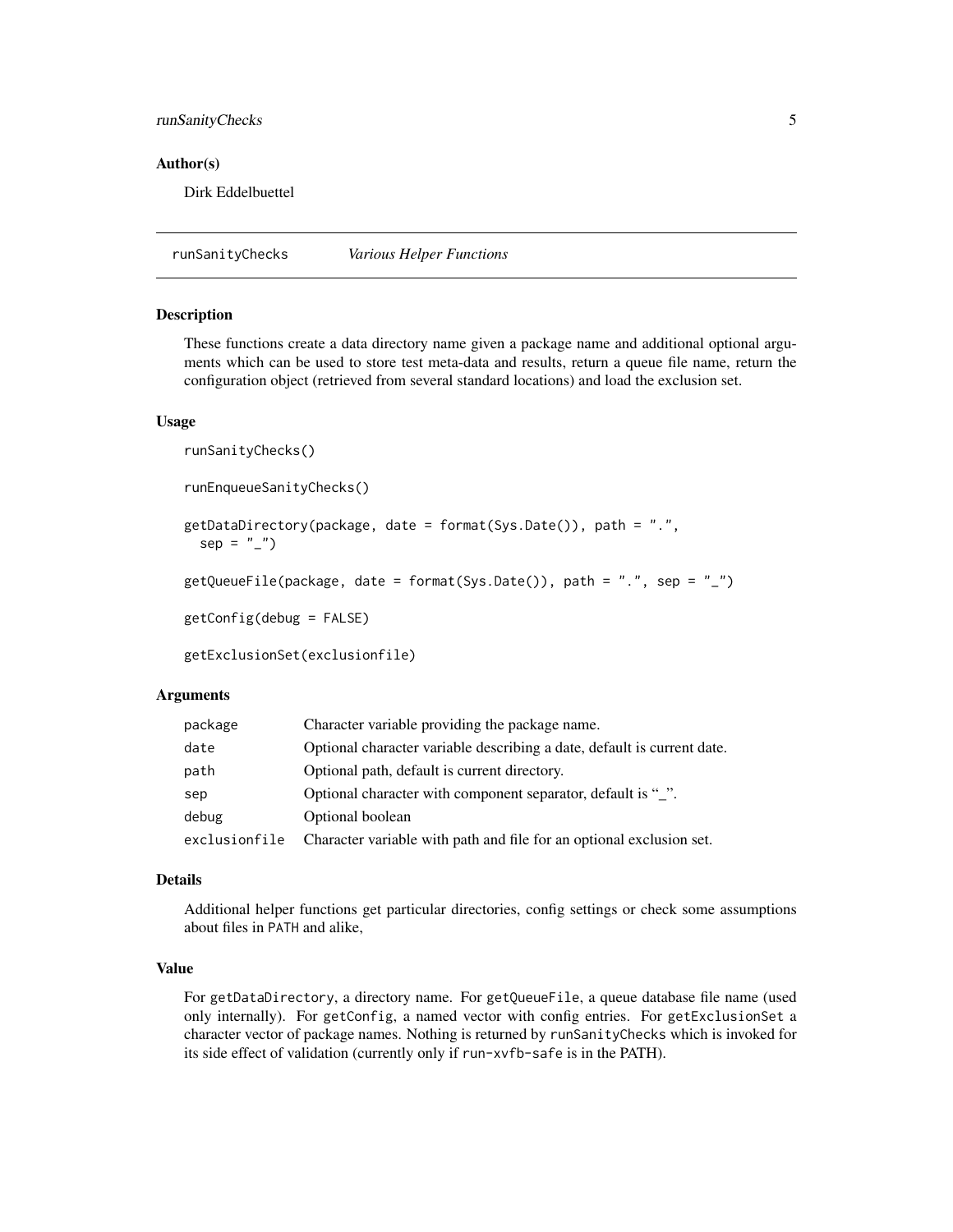#### <span id="page-5-0"></span>Config File

An optional config file can be used to set several configuration variables. Currently supported are

setup The path to an R file that will be source'ed.

workdir The directory used for the parallel run of reverse depends.

libdir The directory passed to . libPaths allow for additonal build-dependencies.

debug A boolean switch to enable more debugging output.

verbose A boolean switch to enable more verbose output.

The setup field is particularly useful as the file being sourced can contain other R expressions setting environment variables or options. It is (currently) searched in the four locations ".prrd.yaml", "~/.R/prrd.yaml", "~/.prrd.yaml", and "/etc/R/prrd.yaml". The first file found ends the search and is used, content is not merged from several files.

#### Author(s)

Dirk Eddelbuettel

summariseQueue *Summarisse results from a reverse-dependency check*

#### Description

Summarise results from (potentially parallel) reverse-dependency check

#### Usage

```
summariseQueue(package, directory, dbfile = "", extended = FALSE,
  foghorn = FALSE)
```
#### Arguments

| package   | A character variable denoting a package                                                                                          |
|-----------|----------------------------------------------------------------------------------------------------------------------------------|
| directory | A character variable denoting a directory                                                                                        |
| dbfile    | A character variable for an optional override which, if present, is used over<br>'package' and 'directory'.                      |
| extended  | A boolean variable to select extended analysis of failures, default is FALSE which<br>skips this.                                |
| foghorn   | A boolean variable to invoke the <b>foghorn</b> to retrieve and review CRAN result<br>status, default is FALSE which skips this. |

#### Value

NULL, invisibly

#### Author(s)

Dirk Eddelbuettel